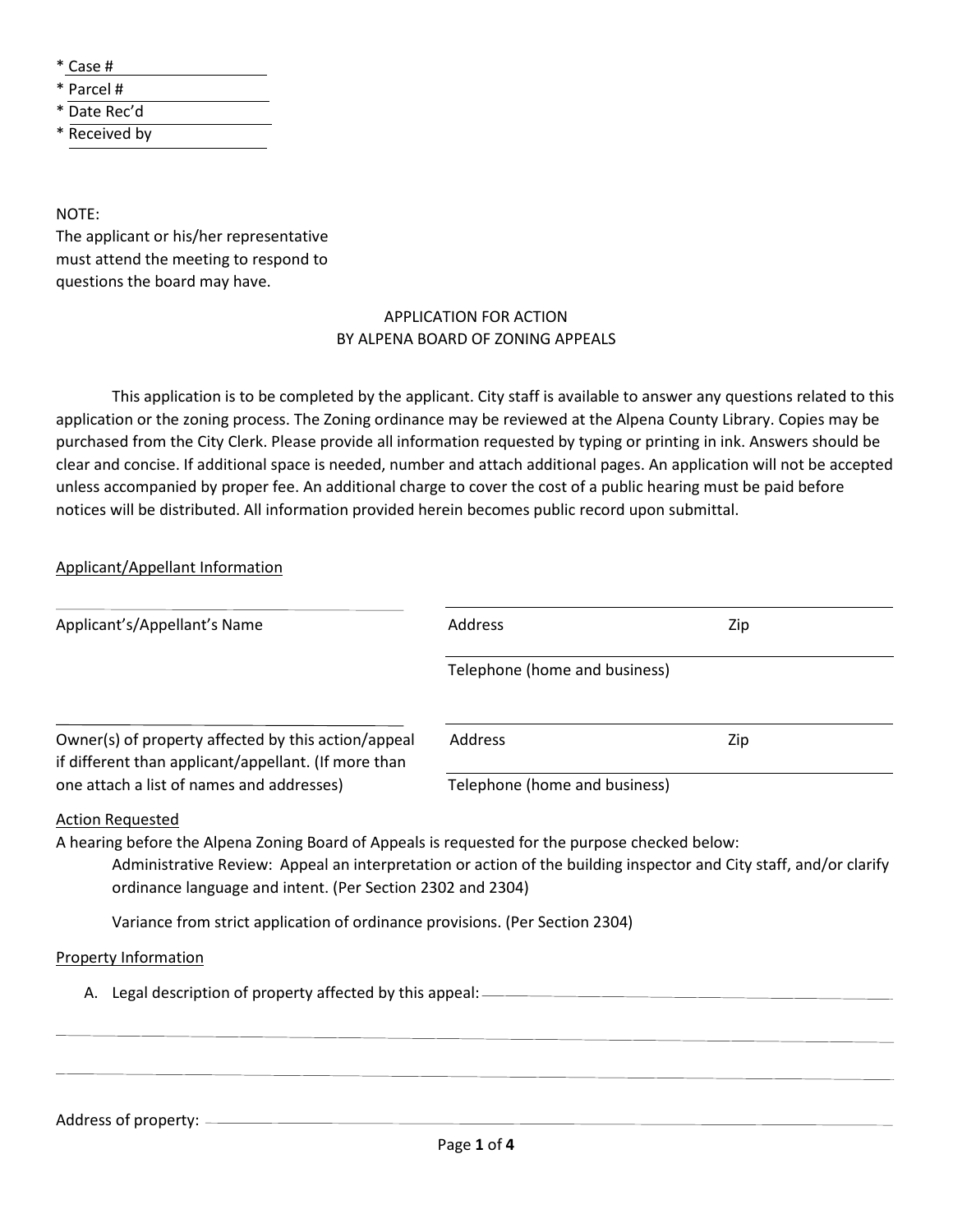|                      |    | C. Present use of property:<br><u> 1989 - Johann Stoff, deutscher Stoff, der Stoff, der Stoff, der Stoff, der Stoff, der Stoff, der Stoff, der S</u>                                                                                                                                                                                                                                                                                                         |
|----------------------|----|--------------------------------------------------------------------------------------------------------------------------------------------------------------------------------------------------------------------------------------------------------------------------------------------------------------------------------------------------------------------------------------------------------------------------------------------------------------|
|                      |    |                                                                                                                                                                                                                                                                                                                                                                                                                                                              |
| Ε.<br>$\bullet$<br>٠ |    | Attach to this application a scaled drawing on 8 $\frac{1}{2}$ x 11 inch or larger, which indicates the following (Place the<br>applicant's signature on the drawing):<br>Boundary lines of lot.<br>Location of all existing structures on lot.<br>Location of all proposed structures or additions.<br>Location of all buildings on adjacent lots that are within 5 feet from the Applicant's property line.<br>Detail of Request (Complete Section A or B) |
|                      |    | A. If requested hearing is for Administrative Review, Appeal or Interpretation:<br>1. Zoning Ordinance provision(s) related to this appeal is (are):                                                                                                                                                                                                                                                                                                         |
|                      | 2. | Describe the alleged error, decision or refusal which has resulted in this appeal. Give specific relevant<br>,我们也不会有什么。""我们的人,我们也不会有什么?""我们的人,我们也不会有什么?""我们的人,我们也不会有什么?""我们的人,我们也不会有什么?""我们的人                                                                                                                                                                                                                                                                |
|                      |    | 3. Complete the specific wording of the desired action by the Board of Zoning Appeals. "The Board hereby<br>approves                                                                                                                                                                                                                                                                                                                                         |
|                      | 4. | Why is the desired action the best action in this matter? What alternatives have been considered?                                                                                                                                                                                                                                                                                                                                                            |
|                      |    |                                                                                                                                                                                                                                                                                                                                                                                                                                                              |

5. How will the desired action affect adjoining properties, congestion in public streets, surrounding property values and public health, safety, comfort, morals and welfare? (Section 2304.2)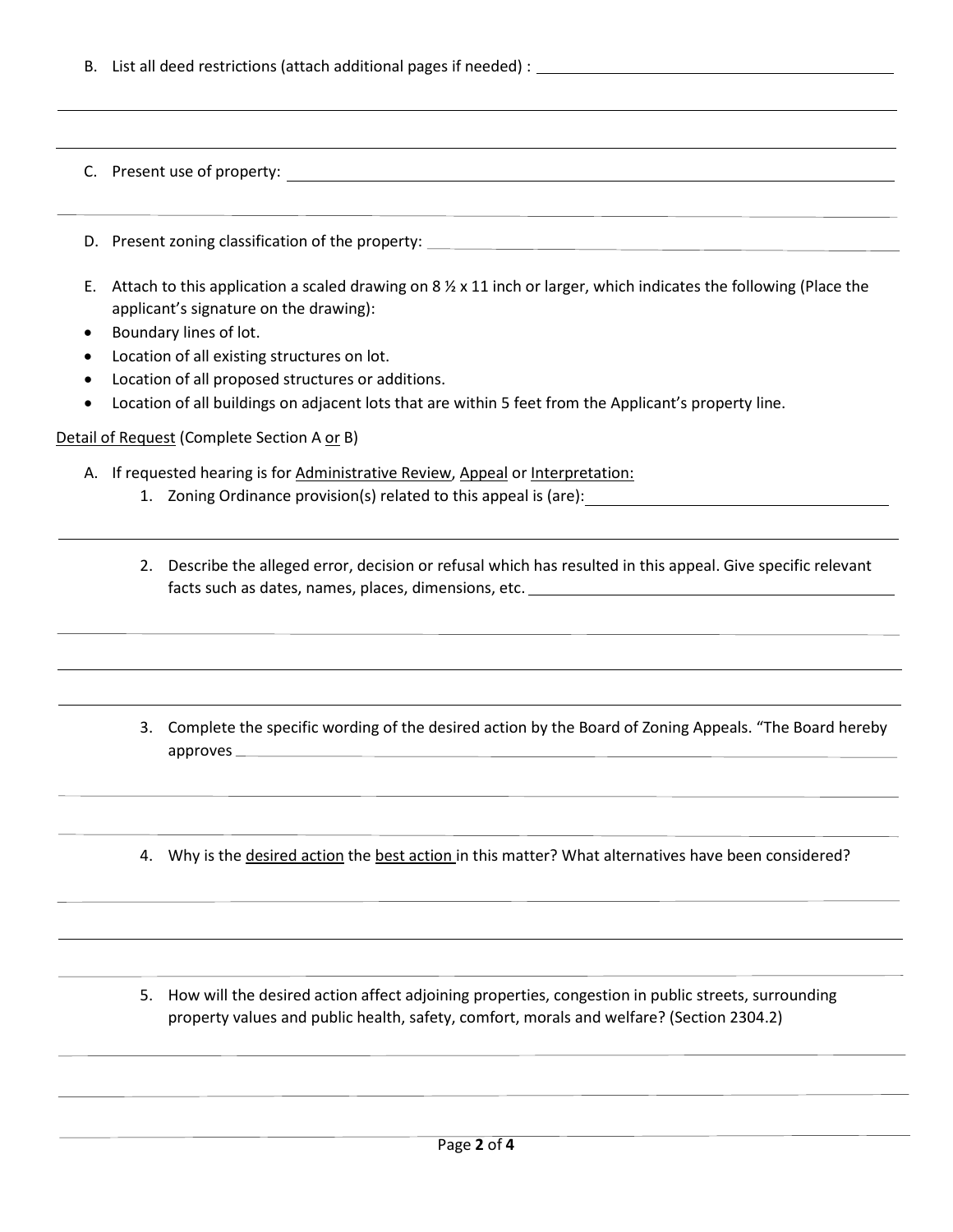## B. If requested hearing is for Variance:

1. Check the Ordinance requirement(s) which is (are) the subject of the variance request.

| setback                   | loading space        | off street parking                                                                                          |
|---------------------------|----------------------|-------------------------------------------------------------------------------------------------------------|
| lot coverage              | obscuring wall/fence | height                                                                                                      |
| signs                     | area requirements    | other (specify)                                                                                             |
|                           |                      | 2. Check and describe the characteristics of the property which require the granting of a variance (include |
| dimensional information). |                      |                                                                                                             |
| too narrow                | elevation            | soil                                                                                                        |

| LUU HAHUW   | <b>CICVALIVII</b> | 3U I I          |
|-------------|-------------------|-----------------|
| too small   | slope             | subsurface      |
| too shallow | shape             | other (specify) |

3. Specifically state what is intended to be done on, or with, the property which necessitates a variance. Give specific relevant facts such as dimensions, materials, dates, etc.

|                                                                   | 4. Reasoning and Impact.                                                                                                                                                                        |
|-------------------------------------------------------------------|-------------------------------------------------------------------------------------------------------------------------------------------------------------------------------------------------|
|                                                                   | a. Can the property be used in a manner permitted by the Zoning Ordinance if a variance is not<br>granted?<br>No<br>Yes                                                                         |
|                                                                   | b. Is this property unique? Yes<br>If yes, explain the unique conditions.<br>No.                                                                                                                |
| $\mathsf{C}$ .                                                    | If granted, how would the action permitted by this variance affect the character of the                                                                                                         |
|                                                                   | d. Are the characteristics described in b. (above) the result of past construction or use of the<br>property by its present or past owners/tenants?<br>If no, what<br><b>Solution Yes</b><br>No |
| <b>Impact on Surrounding Lands</b><br>If this request if granted: |                                                                                                                                                                                                 |